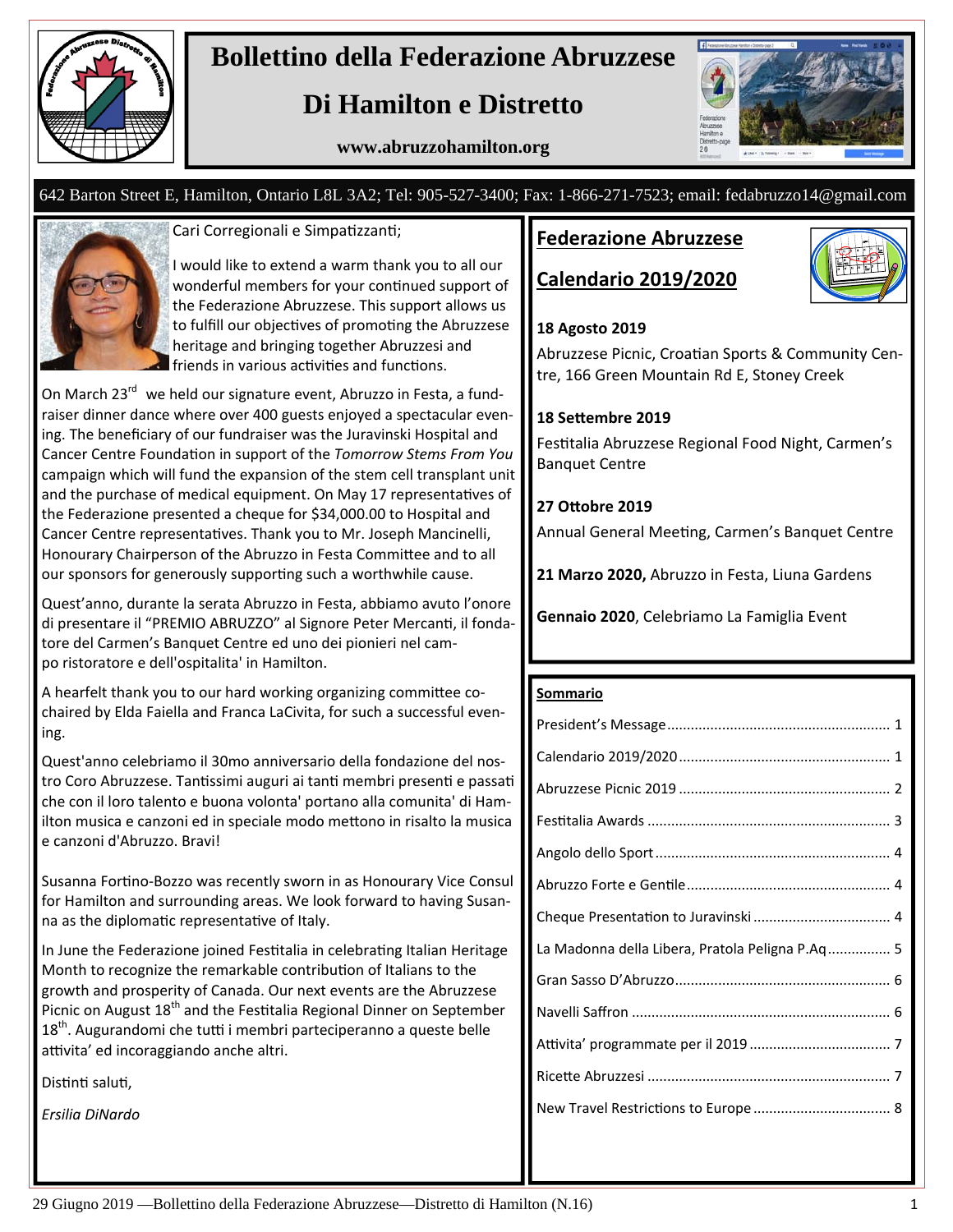

# Federazione Abruzzese Di Hamilton e Distretto

642 Barton Street East Hamilton, ON. Canada L8L 3A2 Tel: (905) 527-3400 fedabruzzo14@gmail.com - www.abruzzohamilton.org - https://www.facebook.com/2016abruzzo2/

# **INVITES YOU TO OUR ANNUAL**

# **ABRUZZESE PICNIC**

# **Sunday August 18, 2019**

**Croatian Sports and Community Centre of Hamilton** 166 Green Mountain Rd. E, Stoney Creek, ON

**ENTRANCE: \$10.00** per person 18 yrs of age or older, FREE under 18 years of age

Porchetta Panini by Roberto will be available for purchase, Lunch and Dinner



# Program for the Day

 $9:00am$ 11:45am -1:00pm  $1:30$ pm  $- 2:15$ pm  $4:00 \text{pm} - 5:00 \text{pm}$  $5:00$ pm  $-6:30$ pm  $6:30pm - 7:00pm$  $7:00 \text{pm} - 10:00 \text{pm}$  Park Opens Lunch Mass in Honour of St. Gabriel Coro Abruzzese di Hamilton e Distretto Dinner **Lottery Prizes** Dancing under the stars with DJ Fabio & Pia

## Contact one of our executive members to reserve your tickets

| <b>Executive Members 2018 - 2019</b> |                |                  |                    |
|--------------------------------------|----------------|------------------|--------------------|
| Almonte, Pasquale                    | (905) 561-5545 | Liberale, Lina   | $(905)$ 520-7885   |
| Ciotti, Silvano                      | (905) 387-2418 | Marchionda, Lina | (905) 537-0299     |
| De Rubeis, Joanne                    | (905) 643-2402 | Marini, Fran     | $(905) 648 - 4035$ |
| Di lanni, Angelo                     | (905) 385-1903 | Mastracci, Tony  | $(905) 541 - 0273$ |
| Di Nardo, Ersilia                    | (905) 578-9504 | Mugheddu, Lucy   | $(905)$ 537-5618   |
| Di Nello, Livio                      | (905) 389-6930 | Presutti, Remo   | $(905)$ 578-2229   |
| Faiella, Elda                        | (905) 561-9126 | Ricci, Roberto   | (905) 575-2872     |
| Finocchi, Margaret                   | (905) 537-2284 | Sciullo, Vanda   | $(905) 561 - 1803$ |
| LaCivita, Franca                     | (289) 925-5593 |                  |                    |



**Tony Mastracci** Royal LePage NRC Realty, Brokerage\* 36 Main St. E. Grimsby, ON L3M 1M9 Office: 905-945-1234 Cell: 905-541-0273 Fax: 905-945-0772 Toll Free 888-205-7010 Email: tmastracci@royallepage.ca Website: www.amastracciproperties4u.com/

#### Dr Jason Profetto

Profetto Savatteri Family Medicine 198 Barton St, Stoney Creek, ON  $(905) 662 - 9463$ 

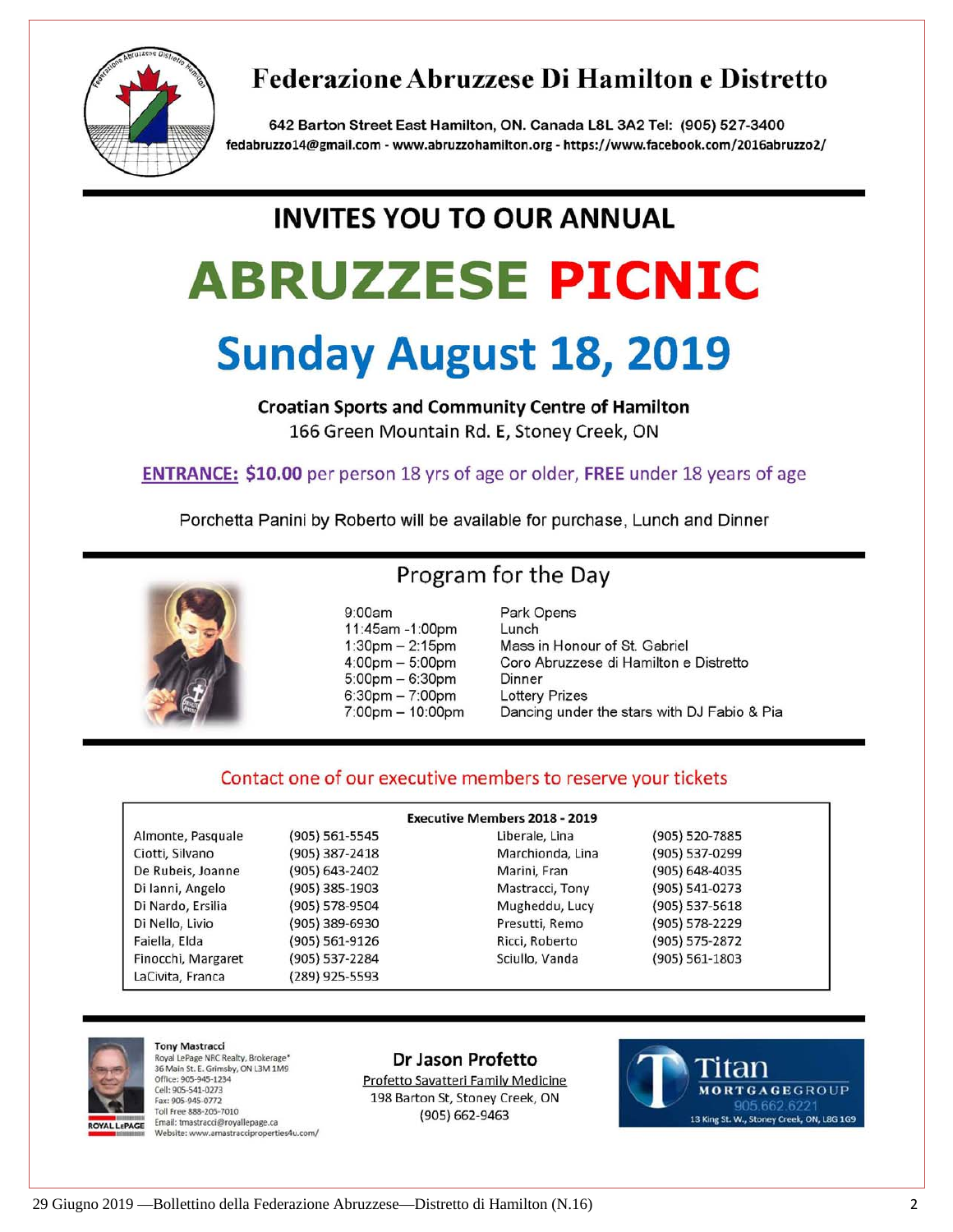## **TONY MASTRACCI**

## **FEDERAZIONE ABRUZZESE OF HAMILTON AND DISTRICT**

Tony was born in Sherbrooke, Quebec to parents who had immigrated from Abruzzo, Italy. He is proud to carry on the values his parents taught him—importance of family, honesty, hard work, friendship and giving back to the community. Tony graduated from McMaster University with a B.Comm. He is a Certified Management Account (CMA) and a licensed Realtor. Pride in his Italian heritage motivated Tony to join the Federazione Abruzzese of Hamilton and District in 2006 and he has been their Treasurer for the last 16 years. He was also Treasurer of the Abruzzo Earthquake Fund and the Central Italy Earthquake Relief and a committee member of the Heart is Magic fundraiser. Tony and his wife Carla have 3 daughters, 2 son-in-laws and 4 beautiful grandchildren. Tony continues to dedicate his time to the community and promote the Abruzzese-Italian culture in honour of his parents.

# **LUISA BUZZELLI**

## **FESTITALIA AWARD OF DISTINCTION**

Luisa was born in Gagliano Aterno, Abruzzo. In 1951, at the age of 23, she immigrated to Hamilton. Luisa has dedicated over 50 years to many diverse activities that have enhanced the cultural and recreational life of the community.

In the 1960s and 1970s, she participated in several Italian folkloristic choirs. For 25 years, she was a member of the Sons of Italy choir and the Coro Abruzzese. In the 1970s and 1980s, she was in‐ volved in amateur Italian theatre groups. As a member of "Le Maschere Italiane", Luisa had a lead‐ ing role in a play by Luigi Pirandello, performing in Sicily as part of the celebration of Pirandello's 100<sup>th</sup> anniversary. Luisa was an active member of the Gagliano Aterno Club and the Federazione Abruzzese of Hamilton where she was the recording secretary for 15 years. She was a community

volunteer at St. Joseph's Hospital for 20 years. At 91, Luisa remains a strong supporter of Italian cultural and artistic traditions and a proud member of Hamilton's Italian-Canadian community.

The Federation sends its warmest congratulations to recipients of Abruzzese background who received the Festitalia 2019 **Italian Heritage Awards in various categories on June 4, 2019:** 

Luisa Buzzelli Frank and Lea Silvestri Ralph Olivieri

**Recipients of the Award of DisƟncƟon for their service in the Community:**

Tony Mastracci, Federazione Abruzzese of Hamilton Carmelinda DeRubeis Del Conte, for her work in the Community and Sports Daniella Giannini, Health and Well Being Francis De Santis, Justice and Law Robert D'Amico, Emergency Services Daniel Tortis, recipient of the Festitalia Scholarship Award Sarah Schneider, recipient of the Festitalia Scholarship Award Alyssa Berardocco, Young Person of Distinction (Under 30) Category

*Many thanks to Joanne DeRubeis for her photos and videos capturing a wonderful evening at Michelangelo's!*





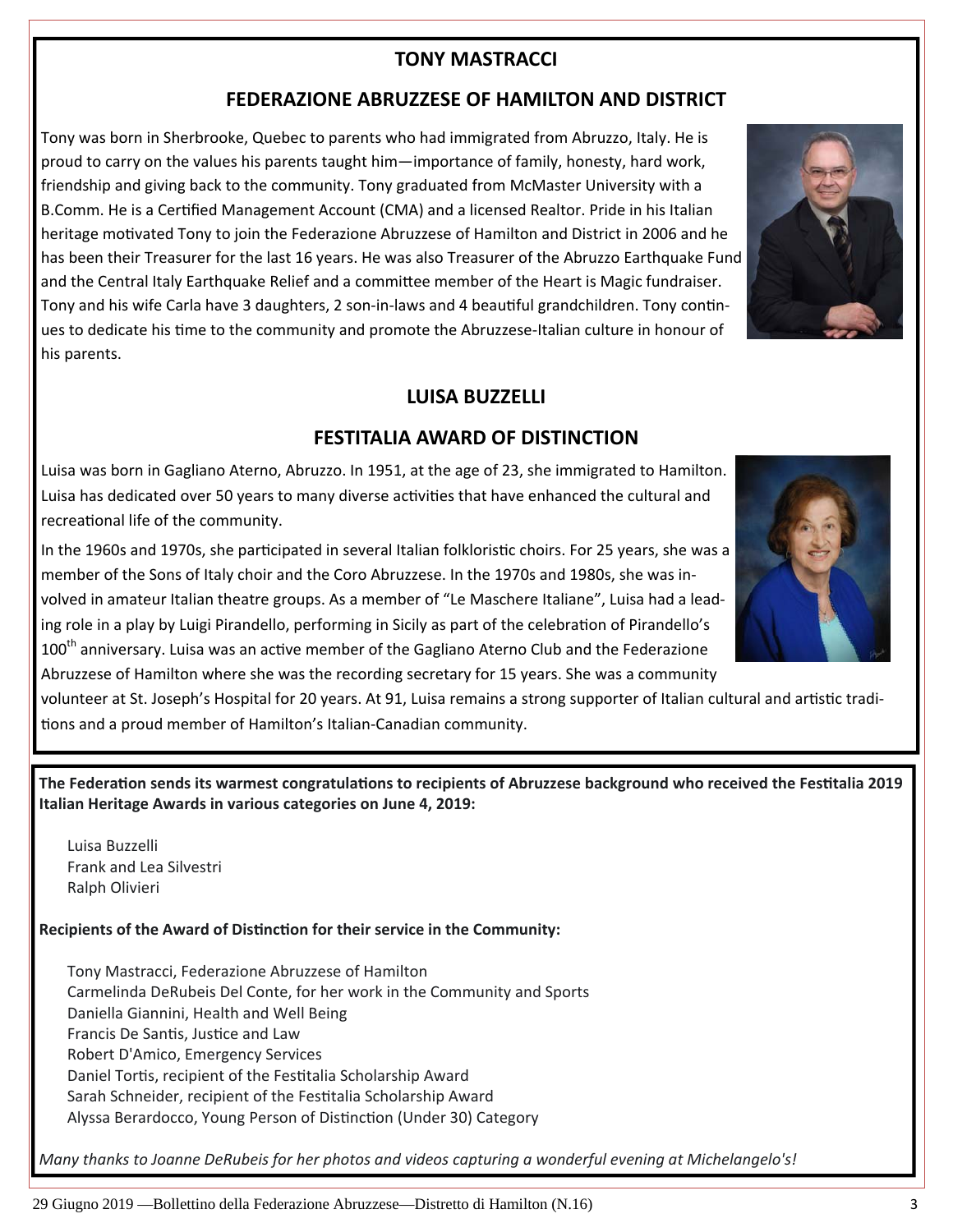# **Angolo dello Sport**



# **Giro D'Italia 2019**

Il Giro d'Italia del 2019 è una gara ciclistica Grand Tour di tre settimane organizzata da RCS Sport che si è svolta principalmente in Italia, tra l'11 maggio e il 2 giugno 2019. La gara è stata la 102esima edizione del Giro d'Italia ed è stato il primo Grand Tour della stagione ciclistica del 2019. La gara è iniziata con una. crono individuale a Bologna e terminata con un'altra cronometro a Verona. Il Giro d'Italia e' di 3,546.8 km, con 21 tappe per quasi tutta l'Italia. Il tempo vincente e' stato 90h01'47. La gara è stata vinta da Richard Carapaz, il primo pilota ecuadoriano a vincere il Giro d'Italia. L'italiano Vin‐ cenzo Nibali si è classificato 2o, con il pilota sloveno Primo Roglia al terzo posto.

# **Come e' nato il deƩo "Abruzzo Forte e GenƟle"?**

Quante volte ci siamo sentiti descrivere come " forti e gentili", ma chi ha coniato questo termine? Con orgoglio possiamo dire che non è stato un abruzzese, ma bensì Primo Levi, giornalista italiano vissuto dal 1853 al 1917, quindi da non confondere con l'omonimo, giornalista partigiano imprigionato ad Auschwitz e autore del romanzo " se questo è un uomo", che parla meglio di qualunque altro testo della drammatica testimonianza dell'olocausto.

Il nostro Primo Levi, è anch'egli di origini ebraiche, nato a Ferrara e vissuto tra Milano e Roma divenuto celebre per essere stato direttore per anni del quotidiano " La Riforma".

Levi, scrisse un romanzo a seguito di un viaggio effettuato in Abruzzo dal titolo "Forte e Gentile", pubblicato nel 1888. Fu lui a coniare questo termine, *Abruzzo forte e genƟle*.

Questo l'incipit del romanzo, dove il termine viene uƟlizzato per la prima volta: *"V'a nella nostra lingua, tuƩa, in sé stessa, semplicità ed efficacia, una parola consacrata dalla intenzione degli onesƟ a designare molte cose buone, molte cose necessarie: e* la parola Forza. Epperò, s'è detto e si dice il forte Abruzzo. V'a nella nostra lingua, tutta, *in sé stessa, comprensiva eleganza, una parola che vale a comprendere definendole,* tutte le bellezze, tutte le nobiltà è la parola Gentilezza. Epperò, dopo aver visto e conos*ciuto l'Abruzzo, dico io: Abruzzo Forte e GenƟle. Epperò, dopo aver visto e conosciuto l'Abruzzo, ho deƩo e ripeto io: Abruzzo Forte e GenƟle."*

https://www.ridiabruzzo.it/2018/09/30/come-nato-il-detto-abruzzo-forte-e-gentile/

*Primo Levi 1853-1917*

# **Federazione Abruzzese di Hamilton cheque presentaƟon for the Stem Cell Research project at Juravinski Hospital**



The Abruzzo in Festa fundraising event in March 2019 raised a total of \$34,000.00 which was presented by Executive members (from left to right) Tony Mastracci (Treasurer), Roberto Ricci (2<sup>nd</sup> VP), Ersilia DiNardo (President), Elda Faiella ( $1<sup>st</sup>$  VP) and Franca LaCivita (event co-chairs).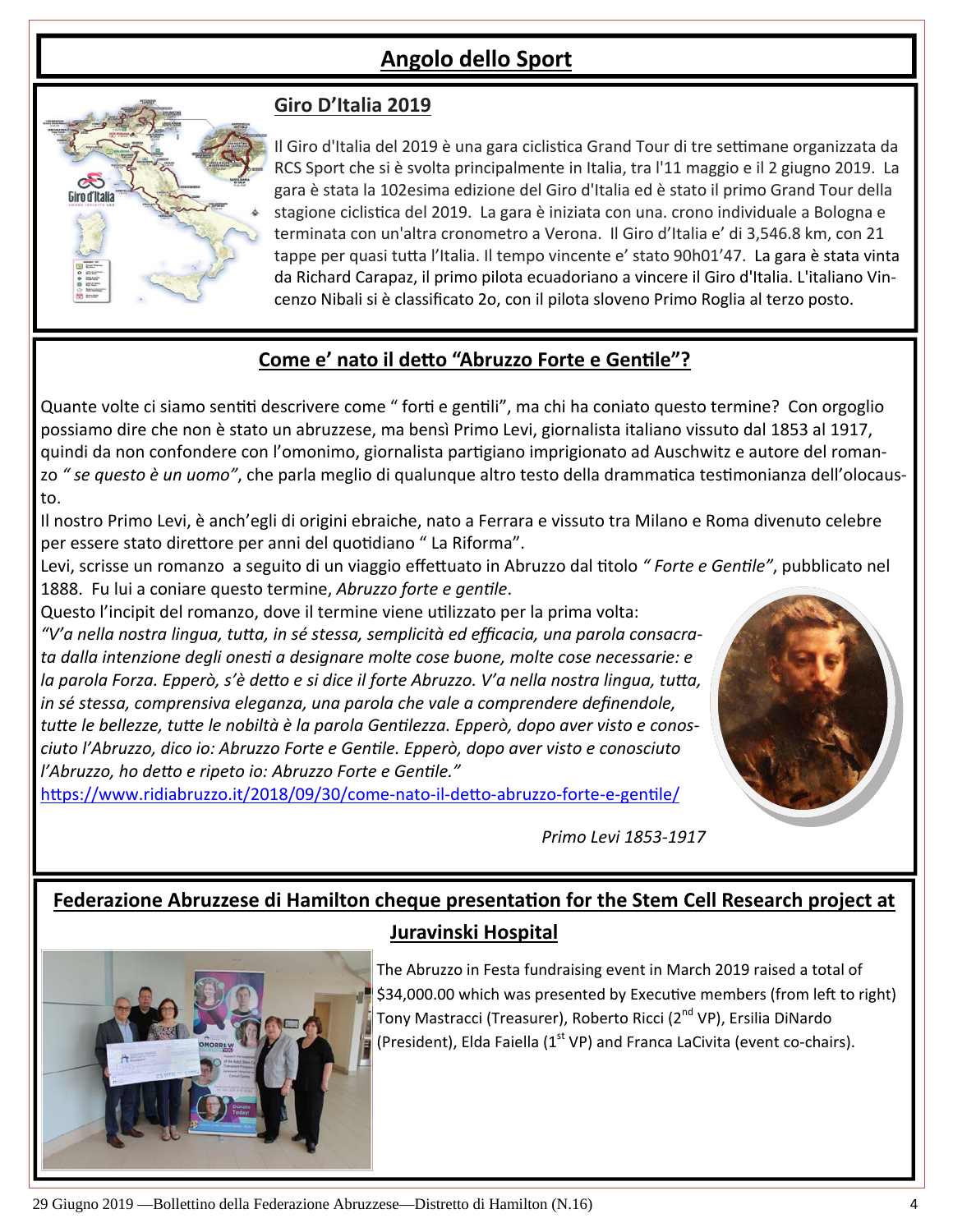# **La Madonna della Libera Pratola Peligna P. Aq.**

#### *CONOSCI LA LEGGENDA CHE È ALL'ORIGINE DI QUESTO CULTO?*

Il culto mariano a Pratola Peligna trae origine dal leggendario rinvenimento di un dipinto raffigurante la Vergine in atto di proteggere i devoti (fra i quali è ritratto anche Papa Celestino V).

Secondo la credenza popolare, a trovarlo, agli inizi del 1500, fu un ragazzo di nome Fortunato che, malato di peste, si era rifugiato tra i ruderi di una antica chiesetta campestre (distrutta da un terremoto nel 1456), per attendere la sua morte in un luogo sacro.

Addormentatosi, vide in sogno una donna bellissima, presentatasi a lui come "Liberatrice", che gli annun‐ ciò l'immunità dalla peste per lui e per tutto il popolo di Pratola. Fortunato, svegliatosi incredulo, intravide, tra le macerie della chiesetta, un occhio che lo fissava; scavò e vide affiorare via via una figura divina (il dipinto), che gli fece esclamare con fede: "Madonna, liberaci!".

Informata del faƩo, la gente accorse raccogliendosi in preghiera. Poi fu deciso di portare l'immagine in paese, con un carro trainato da buoi. Seguì immediatamente una contestazione da parte dei vicini sulmonesi (forse per l'incerta collocazione territoriale del luogo del ritrovamento), che volevano per loro la prodigiosa immagine. Si decise allora di risolvere la contesa, lasciando ai buoi la scelta del luogo verso cui dirigersi. I Sulmonesi attaccarono al carro sette paia di animali, ma il carro non si spostò nemmeno di un metro. Si mosse, invece, al tiro dei soli due buoi attaccati dai pratolani, dirigendosi verso Pratola Peligna e fermandosi nel punto in cui oggi si trova il santuario, nel centro del paese.

La Madonna della Libera si festeggia nella prima domenica di Maggio. Dopo l'arrivo a piedi dei pellegrini di Gioia dei Marsi, viene cele‐ brata una santa messa solenne, seguita dalla processione con la statua lungo le strade cittadine.

#### *DO YOU KNOW THE LEGEND THAT IS AT THE ORIGIN OF THIS CULT?*

The Marian devotion in Pratola Peligna originates from the legendary discovery of a painting depicting the Virgin in place to protect the devotees (including is portrayed Pope Celestine V).

According to popular belief, in the early 1500s, it originated with a young man named Fortunato, who, sick with fever, had taken refuge among the ruins of an old country Church (destroyed by an earthquake in 1456), to wait for the his death in a sacred place. He had fallen asleep, and saw in a dream a beautiful woman, who presented herself to him as "Liberator", and announced immunity from the plague for him and all the people of Pratola. Fortunato, waking up in disbelief, saw in the rubble of the Church, an eye staring up at him; he dug and saw emerge gradually a divine figure (the painting), which caused him to cry out in faith: "Madonna, deliver us!". Being informed, people gathered in prayer. Then it was decided to bring the image into town with a wagon pulled by oxen. Immediately followed a complaint from neighbors from Sulmona (perhaps due to the uncertain location of placement site), they wanted the miraculous image for themselves. It was decided then to solve the dispute, leaving the oxens the choice of the place to go. The people from Sulmona attached the wagon to seven pairs of animals, but the wagon did not move even one meter. They budged, instead, to only two oxens attached by the inhabitants of Pratola, heading towards Pratola Peligna and pausing at the spot where now stands the shrine, in the center of the town.

The Madonna della Libera is celebrated on the first Sunday of May. After the arrival on foot of the pilgrims of Gioia dei Marsi, a solemn mass is celebrated, followed by a procession with the statue along the city streets.

**Il Santuario Madonna della Libera, Pratola Peligna P.Aq, inaugurato nel maggio 1912**, al termine dei lavori avviaƟ nel 1851, quando si decise di ampliare la primitiva cappella. La Madonna e' considerata protettrice della Valle Peligna ed il suo culto si e' diffuso nel corso del 400. La chiesa sorge sull'omonima piazza dove al centro esiste anche una fontana realizzata alla fine del XIX secolo in pietra e ghisa ,da poco restaurata come la chiesa riaperta il giorno di Pasqua 2019, causa terremoto dell'Aquila del 2009. La sua facciata e' caratterizzata oltre che da due torri campanarie, anche della presenza di quattro nicchie che ospitano altrettanto statue,mentre al centro si apre il portale al quale si accede salendo alcune scale. L'interno a croce latina e tre navate si sviluppa secondo un antico modello iconografico con transetto e coro absidiali. Lungo la volta della navata centrale e' possibile ammirare quattro bellissime tempere del pittore pratolano Amedeo Tedeschi che raffigurano alcuni misteri del rosario. Un crocifisso ligneo adorna l'altare princi‐

pale, mentre sulla cantoria troviamo il grandioso organo di 3200 canne. Nella cappella dedicata alla Ma‐ donna della Libera sono stati sistemati, oltre al quadro originale della Madonna, anche la statua risalente al 1741 che viene portata in processione della festa di maggio.





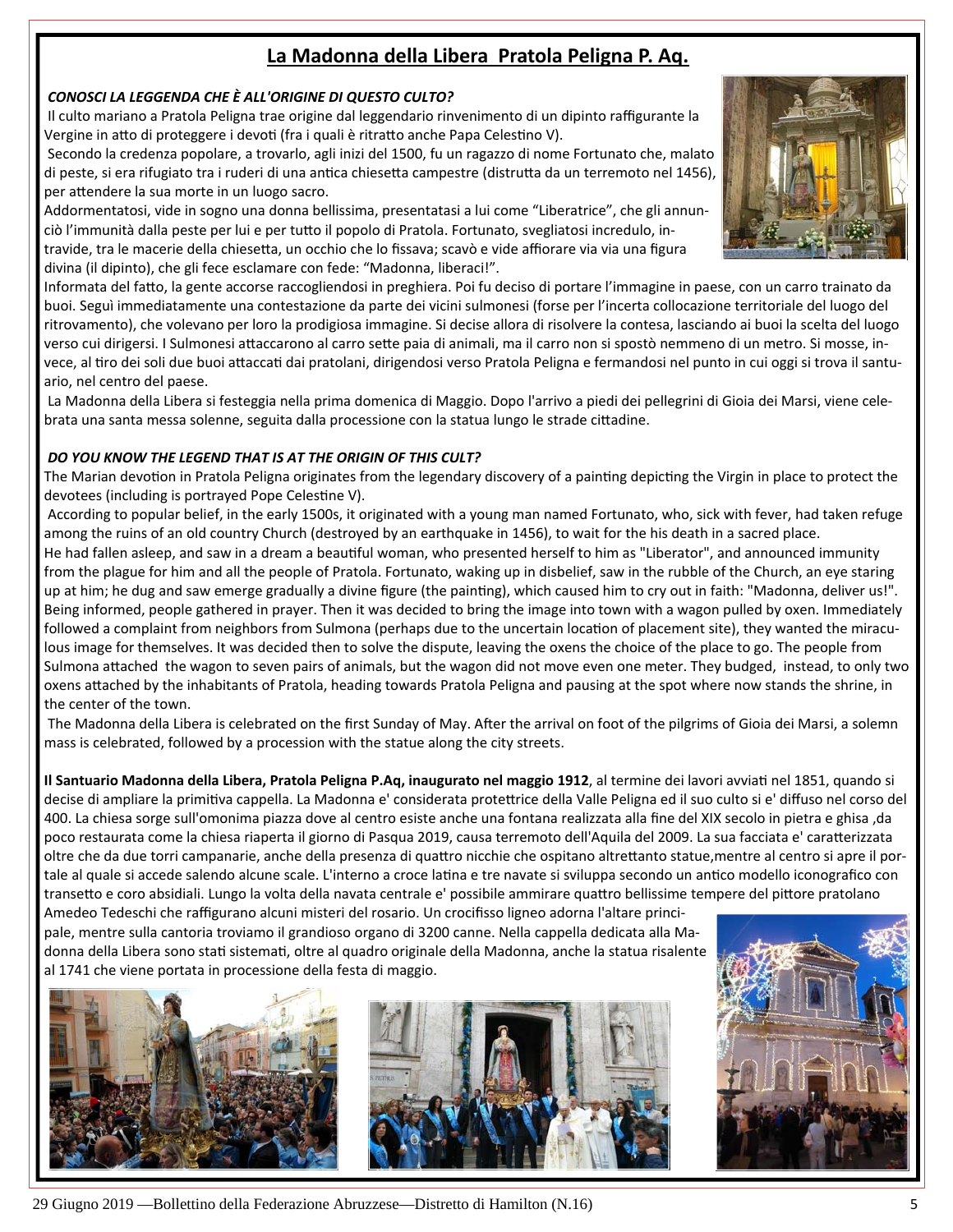### **Gran Sasso D'Abruzzo 'La Bella Addormentata'**

### **La leggenda del Gigante che dorme ‐ The legend of Sleeping Giant**

From the two higher masses, Gran Sasso and Majella, a touching legend was born. It tells the sad story of Maja, the most beautiful goddess of Pleiadi, and of her only son, so high to be called "The Giant". Seriously injured in battle, the Giant was in the end of life. Maja, desperate, asked for help from an oracle that talked about a miraculous herb growing only on a very high mountain beyond the sea. The brave Maja faced the long sea voyage with her son landing in the port of the ancient town of Ortona. Finally they arrived there taking refuge in a cave on the mountain, but the giant, exhausted from the long journey, died in the arms of his mother. Desperate Maja buried her son on the Gran Sasso and, ever since, her profile took the shape of a "sleeping giant". Maja went crazy with pain and began to wander down to the mountain in front, from where she could see the place where her son was buried and she settled there. At his death the locals called that place, in her honor, Majella. All the mountainous mountain range magically took the form of a bent woman who watched her lying son. Even today, the sound of the wind on the Majella takes Maja's desperate lament.

# **Lo zafferano di Navelli, l'oro rosso migliore al mondo**

Nel piccolissimo borgo di Navelli, in provincia dell'Aquila, si trova lo zafferano più buono del mondo.

Lo zafferano, di origini greche, si è diffuso in Oriente e in Abruzzo. La sua nascita è stata molto casuale.

Nel XIV secolo, il monaco abruzzese Santucci, partecipò a Toledo in Spagna al tribunale della Santa Inquisizione di cui faceva parte e al ritorno a Navelli portò di nascosto dei bulbi di questa pregiata pianta.

Quest'ultimi trovarono le giuste condizioni nell'altopiano di Navelli grazie al clima ed al terreno ideali e da allora lo zafferano del luogo è divenuto una eccellenza a livello mondiale.

Tredici anni fa' la Comunità Europea ha riconosciuto la Denominazione di Origine Protetta "Zafferano dell'Aquila" e la categorizzazione dello stesso come di categoria superiore.

Lo zafferano dell'Aquila viene utilizzato dai principali cuochi in Europa e nel mondo per la sua qualità di livello elevatissimo. La coltivazione dello zafferano è costituita da varie fasi e viene venduta in polvere contenuta in bustine o in barattoli con all'interno i filamenti interi.

Lo zafferano di Navelli, l'oro rosso, rappresenta una straordinaria ricchezza per l'Abruzzo.

In the tiny village of Navelli, in the province of L'Aquila, there is the best saffron in the world. Saffron, of Greek origin, has spread in the East and in Abruzzo. Its birth has been very casual.

In the fourteenth century, the monk from Abruzzo, Santucci, participated in the court of the Holy Inquisition in Toledo,

Spain, and on his return to Navelli, he secretly carried the bulbs of this precious plant. Since then, the conditions have been perfect in the Navelli plateau due the ideal climate and terrain and the saffron of the area has achieved a worldwide excel‐ lence.

Thirteen years ago, the European Community recognized the Protected Designation of Origin "Saffron of L'Aquila" and its categorization as a superior category. Saffron from L'Aquila is used by the top chefs in Europe and the world for its very high quali‐ ty.

Saffron cultivation consists of various phases and is sold in powder form contained in sachets or in jars with whole filaments inside.

*Emanuele Di Nardo*



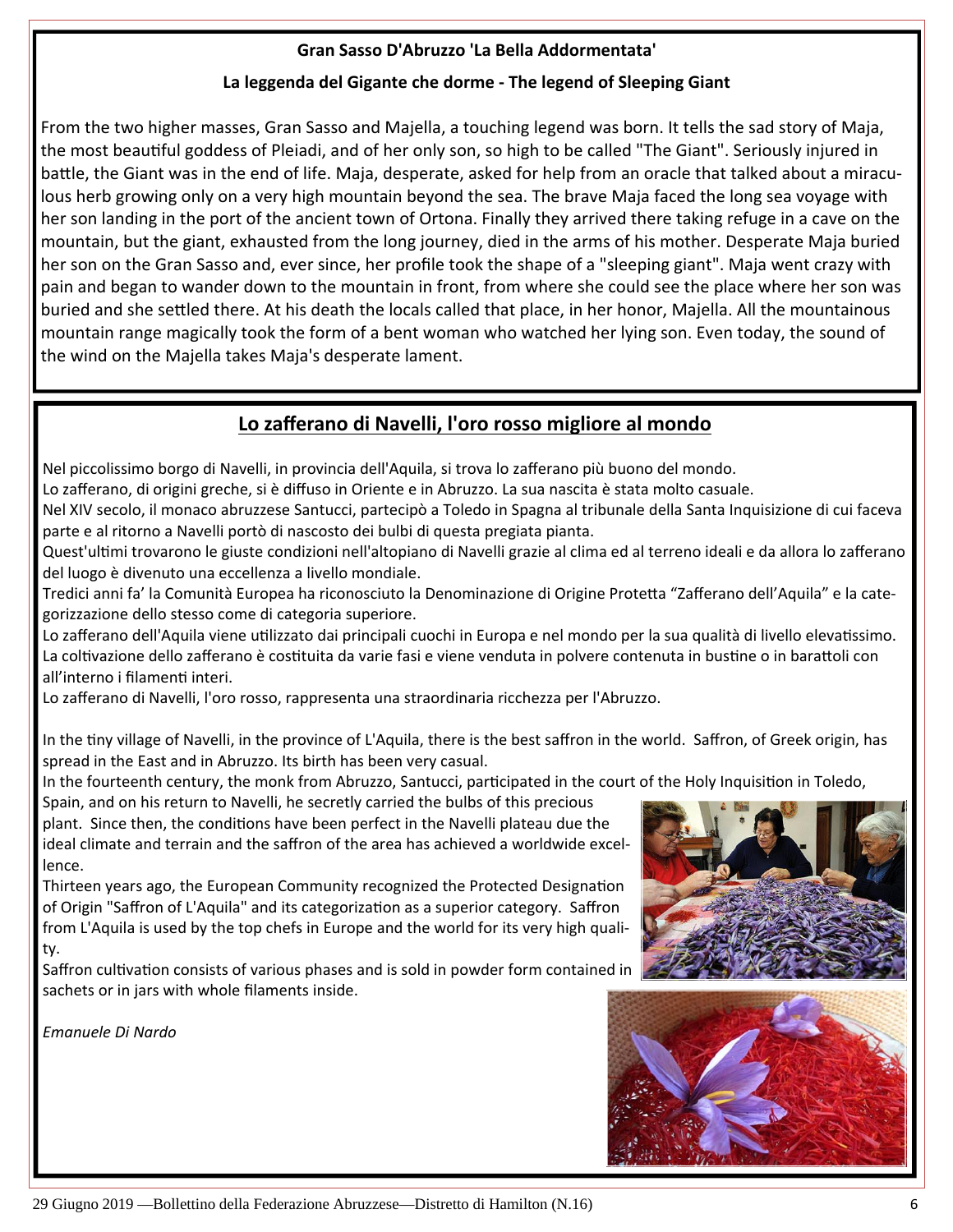# **RiceƩe Abruzzesi**

Je Frascatieglie è una minestra tradizionale, che veniva preparata senza aggiunta di legumi e verdure, perché servita alle nutrici e alle madri nel periodo di allattamento. La ricetta è semplice e contiene pochi ingredienti facilmente reperibili nelle case contadine.

Il nome deriva dal termine per indicare i grumi che si formano nella farina quando ci si spruzza sopra dell'acqua. Questa ricetta è la rivisitazione di una preparazione tradizionale.

#### **IngredienƟ**

Per 4/6 persone carni miste per brodo una cipolla farina bianca 400 g. un uovo sale q.b. olio q.b. acqua q.b. pomodoro (passata) 200 g.

#### **Modalità preparazione:**

Preparare il brodo di carni miste aggiungendo la passata di pomodoro. Mentre il brodo cuoce, preparare un impasto di farina e uova e amalgamarlo fino ad ottenere una pasta morbida. Sbriciolare l'impasto ottenuto fino ad ottenere dei piccoli grani (grumi).

Versare poco alla volta la pasta nel brodo bollente, mescolando continuamente. Far cuocere fino a quando brodo e grani di pasta non assumono una consistenza cremosa.



**CLUBS/ASSOCIAZIONI ABRUZZESI DI HAMILTON E DISTRETTO**